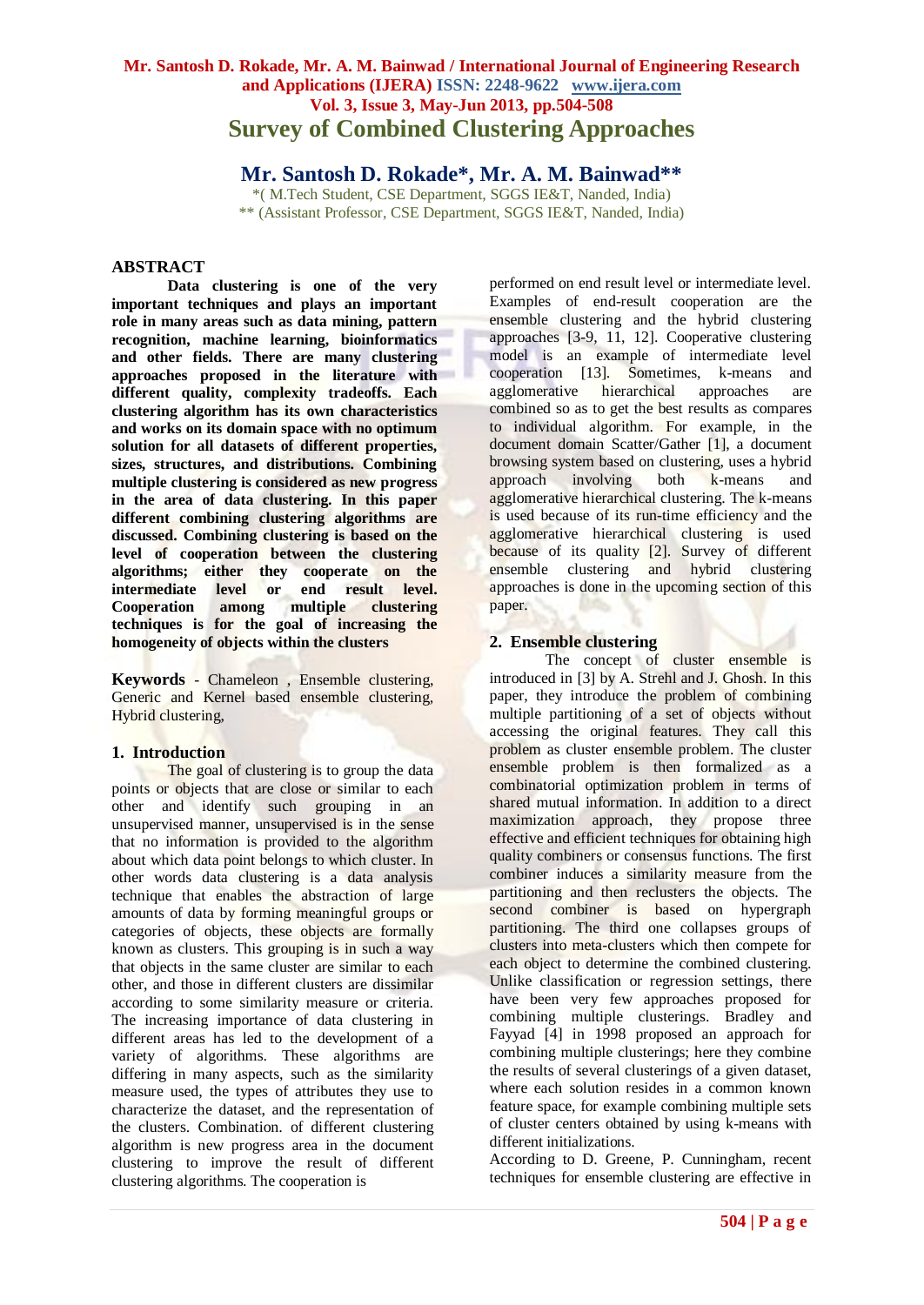improving the accuracy and stability of standard clustering algorithms though these techniques have drawback of computational cost of generating and combining multiple clusterings of the data. D. Greene, P. Cunningham proposed efficient ensemble methods for document clustering, in that they present an efficient kernel-based ensemble clustering method suitable for application to large, high-dimensional datasets [5].

#### **2.1 Generic Ensemble Clustering**

Ensemble clustering is based on the idea of combining multiple clusterings of a given dataset to produce a better combined or aggregated solution. The general process followed by these techniques is given in the fig.1 which has two different phases.



Fig.1 Generic ensemble clustering process.

**Phase-1. Generation:** Construct a collect-ion of τ base clustering solutions, denoted as  $C = \{C_1, C_2, \ldots, C_{\tau} \}$  which represents the members of the ensemble. This is typically done by repeatedly applying a given clustering algorithm in a manner that leads to diversity among the members.

**Phase-2. Integration:** Once a collection of ensemble members has been generated, a suitable integration function is applied to combine them to produce a final "consensus" clustering.

#### **2.2 Kernel-based Ensemble Clustering**

In order to avoid repeated recompution of similarity values in original feature space, D. Greene and P. Cunningham choose to represent the data in the form of an  $n * n$  kernel matching k, where k indicates the close resemblance between object  $x_i$  and  $x_i$ . The main advantage of using kernel methods in the ensemble clustering is that after construction of single kernel matrix we may subsequently generate multiple partitions without using original data. In [5] Greene D.Tsymbal proposed a Kernel-based correspondence clustering with prototype reduction that produces more stable results than other schemes such as those based on pair-wise co-assignments, which are highly sensitive to the choice of final clustering algorithm. The Kernel-based correspondence clustering algorithm is described as follows:

1) Construct full kernel matrix *k* and set counter  $t = 0$ .

- 2) Increment t and generate base clustering  $C_t$ :
	- Produce a sub sampling without replacement.
	- Apply adjusted kernel k-means with random initialization to the samples.
	- Assign each out-of-sample object to the nearest centroid in  $C_t$ .
- 3) If  $t = 1$ , initialize V as the  $n * k$  binary membership matrix for  $C_1$ . Otherwise,

update V as follows:

- Compute the current consensus clustering C from V such that:  $x_i \in \overline{C_i}$  if  $j = arg max V_{ij}$
- Find the optimal correspondence  $\pi(C_t)$  between the clusters in  $C_t$ and  $\overline{C}$ .
- For each object  $\mathbf{x}_i$  assigned to the  $i<sup>th</sup>$ cluster in the  $(C_t)$ , increment  $v_{ii}$ .
- 4) Repeat from Step 2 until  $\overline{C}$  is stable or
	- $t = T_{max}$
- 5) Return the final consensus clustering  $\overline{C}$ .

#### **2.3 Ensemble clustering with Kernel Reduction**

The ensemble clustering approach introduced by D. Greene, P. Cunningham [5] allows each base clustering to be generated without referring back to the original feature space but, for larger datasets the computational cost of repeatedly applying an algorithm is very high  $O((\beta_n)^2)$ . To reduce this computational cost, the value of n should be reduced. After this the ensemble process becomes less computationally expensive. Greene and Cunningham [5] showed that the principles underlying the kernel-based prototype reduction technique may also be used to improve the efficiency of ensemble clustering. The proposed techniques mainly performed in three steps such as applying prototype reduction, performing correspondence clustering on the reduced representation and subsequently mapping the resulting aggregate solution back to the original data. The entire process is illustrated in Fig. 2.



Fig. 2 Ensemble clustering process with prototype reduction

The entire ensemble process with prototype reduction is summarized in following algorithm.

1) Construct full n \* n kernel matrix K from the original data X.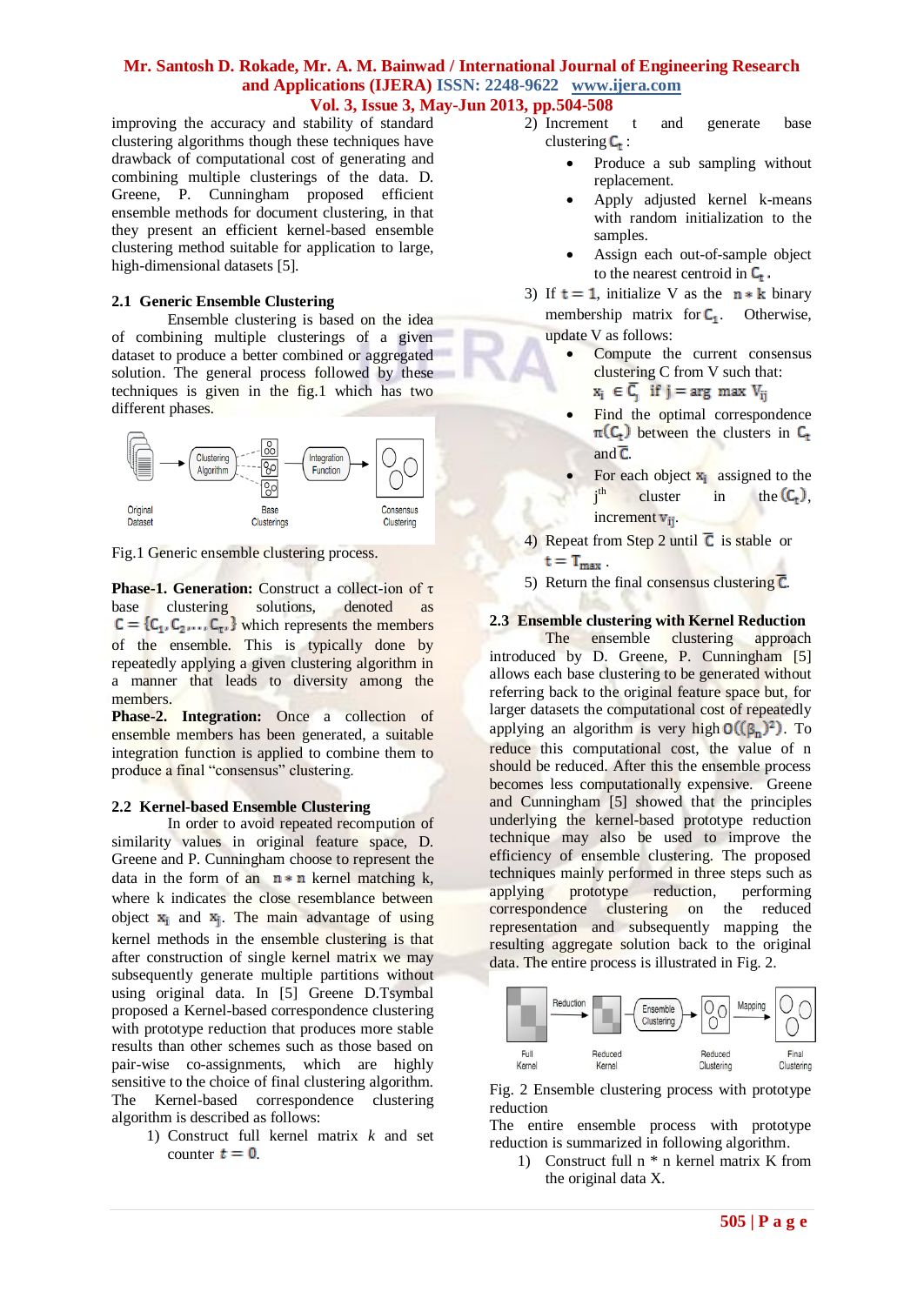- 2) Apply prototype reduction to form  $n' * n'$  the reduced kernel matrix k'.
- 3) Apply kernel-based correspondence clustering using K' as given in kernelbased correspondence clustering algorithm to produce a consensus clustering  $\overline{C}$ .
- 4) Construct a full clustering  $C^{\wedge}$  by assigning a cluster label to each  $x_i$  based on the nearest cluster in  $\overline{C}$ .
- 5) Apply adjusted kernel k-means using  $C^{\wedge}$ as an initial partition to produce a refined final clustering of  $X$ .

Recent ensemble clustering techniques have been shown to be effective in improving the accuracy and stability of standard clustering algorithms but computational complexity is the main drawback of ensemble clustering techniques.

# **3. Hybrid Clustering**

To improve the performance and efficiency of algorithms several clustering methods have been proposed to combine the features of hierarchical and partitional clustering algorithms. In general, these algorithms first partition the input data set into m sub clusters and then a new hierarchical structure is constructed based on these m subclusters.

This idea of hybrid clustering is first proposed in [6] where a multilevel algorithm is developed. N. M. Murty and G. Krishna described a hybrid clustering algorithm based on the concepts of multilevel theory which is nonhierarchical at the first level and hierarchical from second level onwards to cluster data sets having chain-like clusters and concentric clusters. N. M. Murty and G. Krishna observed that this hybrid clustering algorithm gives the same results as the [hierarchical](http://academic.research.microsoft.com/Keyword/18015/hierarchical-clustering)  [clustering](http://academic.research.microsoft.com/Keyword/18015/hierarchical-clustering) algorithm with less computation and storage requirements. At the first level, the multilevel algorithm partitions the data set into several partitions and then performs the k-means algorithm on each partition to obtain several subclusters. In subsequent levels, this algorithm uses the centroids of the subclusters identified in the previous level as the new input data points and performs the hierarchical clustering algorithm on those points. This process continues until exactly k clusters are determined. Finally, the algorithm performs a top-down process to reassign all points of each subcluster to the cluster of their centroids [7].

Balanced Iterative Reduced Clustering using Hierarchies (BIRCH) is another hybrid clustering algorithm designed to deal with large input data sets [8, 9]. BIRCH algorithm introduces two important concepts, first is cluster feature and another is cluster feature tree which are used to summarize cluster representations. These structures

help the clustering method achieve good speed and scalability in large databases and also make it effective for incremental and dynamic clustering of incoming objects. A clustering feature (CF) is three dimensional vector summarizing information about clusters of objects. BIRCH uses CF to represent a subcluster. If CF of a subcluster is given, we can obtain the centroid, radius, and diameter of that subcluster easily. The CF vector of a new cluster is formed by merging two subclusters. This can be directly derived from the CF vectors of the two subclusters by algebra operations. A CF tree is a height balanced tree that stores the clustering features for a hierarchical clustering. The non leaf nodes store sums of the CFs of their children and thus summarize clustering information about their children.

BIRCH algorithm consists of four phases. In Phase 1, BIRCH scans the database to build an initial in-memory CF tree, which can be viewed as a multilevel compression of the data that tries to preserve the inherent clustering structure of the data. BIRCH partitions the input data set into many subclusters by a CF tree. In Phase 2, it reduces the size of the CF tree that is the number of subclusters in order to apply a global clustering algorithm in Phase 3 on those generated subclusters. In Phase 4, each point in the data set is redistributed to the closest centroids of the clusters produced in Phase 3. Among these phases, Phase 2 and Phase 4 are used to further improve the clustering quality. Therefore these two phases are optional. BIRCH tries to produce the best clusters with the available resources with a limited amount of main memory. An important consideration is to minimize the time required for input/output. BIRCH applies a multiphase clustering technique as: a single scan of the data set yields a basic good clustering and one or more additional scans can be used to further improve the quality [9].

G. Karypis, E.H. Han, and V. Kumar in [10] proposed another hybrid clustering algorithm named as CHAMELEON. Chameleon is a hierarchical clustering algorithm that uses dynamic modeling to determine the similarity between pairs of clusters. The Chameleon algorithm's key feature is that it gives importance for both interconnectivity and closeness in identifying the most similar pair of clusters. Interconnectivity is the number of links between two clusters and closeness is the length of those links. This algorithm is described as follows and summarized in fig. 3

- 1) Construct a k-nearest neighbour graph.
- 2) Partition the k-nearest neighbour graph into many small sub clusters.
- 3) Merge those sub clusters into final clustering results.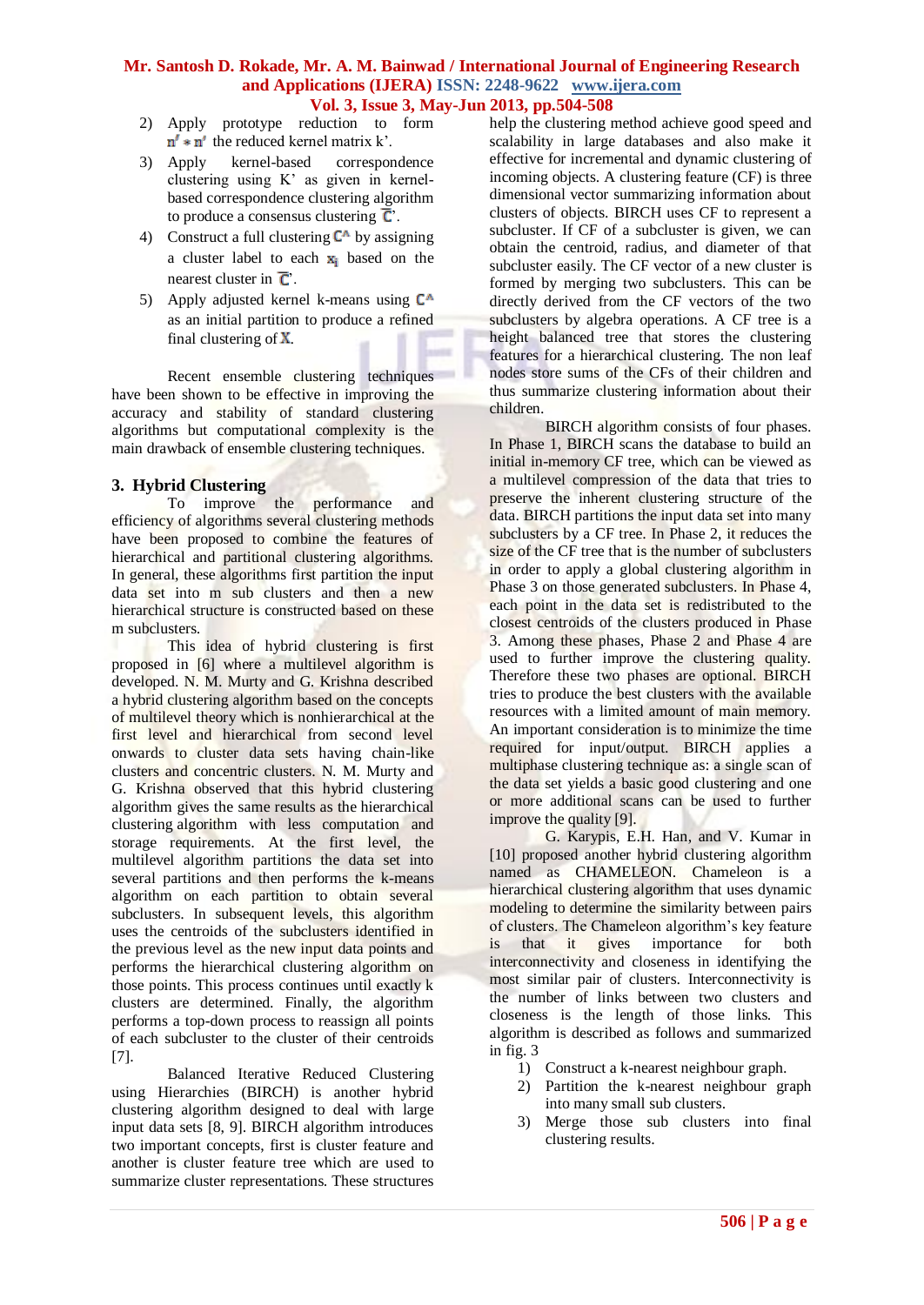

Fig.3 Chameleon Algorithm

Chameleon uses a k-nearest neighbour graph approach to construct a sparse graph. Each vertex of this graph represents a data object. There exists an edge between two vertices or objects if one object is among the k most similar objects of the other. The edges are weighted to reflect the similarity between objects. Chameleon uses a graph partitioning algorithm to partition the k-nearest neighbour graph into a large number of relatively small subclusters. It then uses an agglomerative hierarchical clustering algorithm that repeatedly merges subclusters based on their similarity. To determine the pairs of most similar subclusters, it takes into account both the interconnectivity as well as the closeness of the clusters [9].

Zhao and Karypis in [11] showed that the hybrid model of Bisecting k-means (BKM) and kmeans (KM) clustering produces better results than individual BKM and KM. BKM [12] is a variant of KM clustering that produces either a partitional or a hierarchical clustering by recursively applying the basic KM method. It starts by considering the whole dataset to be one cluster. At each step, one cluster V is selected and bisected further into two partitions  $V_1$  and  $V_2$  using the basic KM algorithm. This process continues until the desired number of clusters or some other specified stopping condition is reached. There are a number of different ways to choose which cluster to split. For example, we can choose: the largest cluster at each step or the one with least overall similarity or a criterion that satisfies both size and overall similarity. This bisecting approach is very attractive in many applications such as document retrieval, document indexing problems and gene expression analysis as it is based on the homogeneity criterion. However, in some cases when a fraction of the dataset is left behind with no other way to re-cluster it again at each level of the binary hierarchical tree, a "refinement" is needed to re-cluster these resulting solutions. In [11], it has been conclude that the BKM with end-result refinement using the KM produces better results than KM and BKM. A drawback of this end- result enhancement is that KM has to wait until the former BKM finishes its clustering and then it takes the final set of centroids as initial centres for a better refinement [2].

Thus, in hybrid clustering, cascaded clustering algorithms cooperates together for the goal of refining the clustering solutions produced by a former clustering algorithm. Different hybrid

clustering approaches discussed above are shown to be effective in improving the clustering quality but main drawback of this hybrid clustering approach is that it does not allow synchronous execution of the clustering algorithms that is one algorithm has to wait for another algorithm to finish its clustering.

### **4. Conclusions**

Combining multiple clustering is considered as an example to further broaden a new progress in the area of data clustering. In this paper different combined clustering approaches have been discussed that are shown to be effective in improving the clustering quality. Thus, computational complexity is the main drawback of ensemble clustering techniques and idle time wastage is one of the drawback of hybrid clustering approaches

### **REFERENCES**

- [1] Cutting, D., Karger, D., Pedersen, J. and Turkey, J.W., "Scatter/Gather: A Clusterbased Approach to Browsing Large Document Collections," *SIGIR '92*, 1992, pp. 318-329.
- [2] M. Steinbach, G. Karypis, V. Kumar, "A comparison of document clustering techniques", *In Proceeding of the KDD Workshop on Text Mining*, 2000, pp. 109- 110.
- [3] A. Strehl, J. Ghosh, "Cluster ensembles: knowledge reuse framework for combining partitioning", *Conference on Artificial Intelligence (AAAI 2002*), AAAI/MIT Press, Cambridge, MA, 2002, pp. 93-98.
- [4] U. M. Fayyad, C. Reina, and P. S. "Initialization of iterative refinement clustering algorithms", *InProc. 14th Intl. Conf. on Machine learning (ICML),* 1998, pp. 194-198.
- [5] D. Greene, P. Cunningham, "Efficient ensemble methods for document clustering", Technical Report, Trinity College Dublin, Computer Science Department, 2006.
- [6] N.M. Murty and G. Krishna, "A Hybrid Clustering Procedure for Concentric and Chain-Like Clusters", *Int'l J. Computer and Information Sciences, vol. 10, no. 6*, 1981, pp. 397-412.
- [7] C. Lin, M. Chen, "Combining partitional and hierarchical algorithms for robust and efficient data clustering with cohesion self-merging", *IEEE Transactions on Knowledge and Data Engineering 17 (2),* 2005, pp. 145-159.